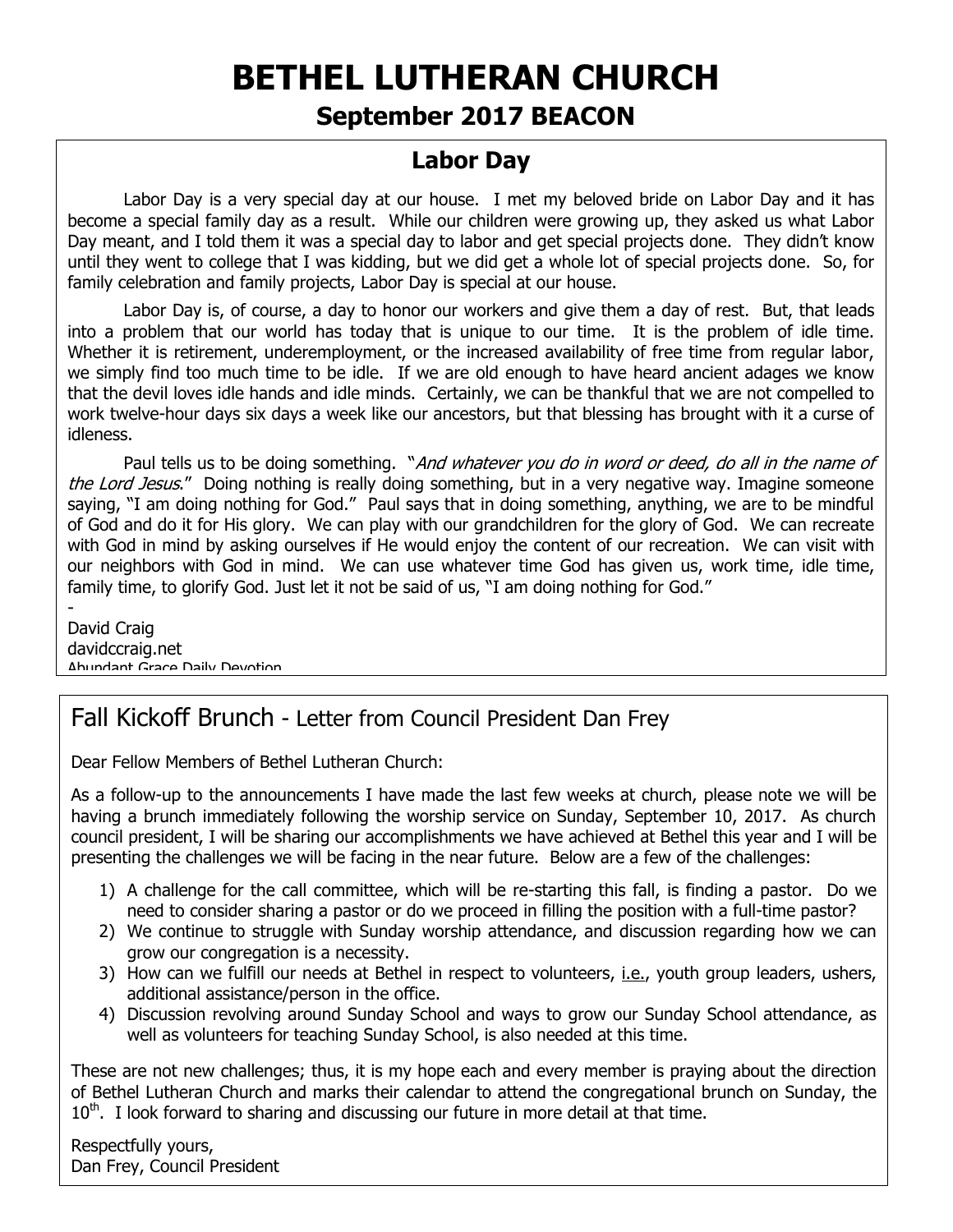# Riverside Bible Camp Fall Recharge Weekend Camps

Riverside Bible Camp will be hosting Fall Recharge weekend camps available to our youth at Bethel. A Recharge is a fun weekend event during the Fall that is like a whole week of Camp rolled into 40 hours. Recharge starts between 8:00-9:00 on Friday night and ends at Noon on Sunday. Dates for the camps are:

October 20-22 Juniors (Grades 3-6) October 27-29 Junior High (Grades 6-9) November 10-12 Junior High (Grades 6-9) November 17-19 Senior High (Grades 9-12)

If any of the Bethel youth are interested, reach out to a member of the council. Bethel will cover admission to Recharge Fall and youth are encouraged to bring their Bible, pen or pencil, paper or notebook, sleeping bag or bedding, flashlight and warm clothes for fun outdoor activities.

**Thank you** to all who remembered me with cards, flowers, food and also the visits following my surgery and at the re-hab @ Grand J Vante'. Also, Thank you to Pastor and Jacque. Thanks again for caring.

Irene Senne

| Financial Update as of August 15, 2017 |            |             |  |  |
|----------------------------------------|------------|-------------|--|--|
| <b>Bank Account Balance</b>            |            | \$20,875.62 |  |  |
| Commitments yet to be paid:            |            |             |  |  |
| Benevolence                            | \$4,652.48 |             |  |  |
| Sanctuary/Interior Bell Tower          | 4,500.00   |             |  |  |
| Repairs/Painting-estimate              |            |             |  |  |
| (congregational vote May 28, 2017)     |            |             |  |  |
| - Exterior Gutter finish work-estimate | 500.00     |             |  |  |
| - Loan Balance                         | 910.16     |             |  |  |
| Subtotal - Commitments above           |            | 10,562.64   |  |  |
| <b>Balance</b>                         |            | \$10,312.98 |  |  |
|                                        |            |             |  |  |

# Family Devotions for September

#### **Hallowed Be Thy Name!**

Bible Verse: "O Lord, our Lord, how majestic is your name in all the earth!

As I write this, one of the main stories in the media is that of the full solar eclipse. It's quite an event, a phenomenon that seldom happens. We've heard explanations of how and why this occurs, the safest way to view the eclipse, and the best places to get the full effect. What we haven't heard is much, if anything, about who is responsible for it; in other words, our God, the Creator of the universe, isn't mentioned. Let's make sure that doesn't happen in our own homes! Let's talk about God, Jesus, and the Holy Spirit so our children and grandchildren know who is Lord in our lives.

- When faced with temptation, teach them to say, "Help me, Jesus!"
- Or when afraid, to pray, "Lord, help me feel you near me."
- Or when thankful, "Father, thank you for your blessings!"

Pray: Help us to glorify Your Name in our homes each and every day!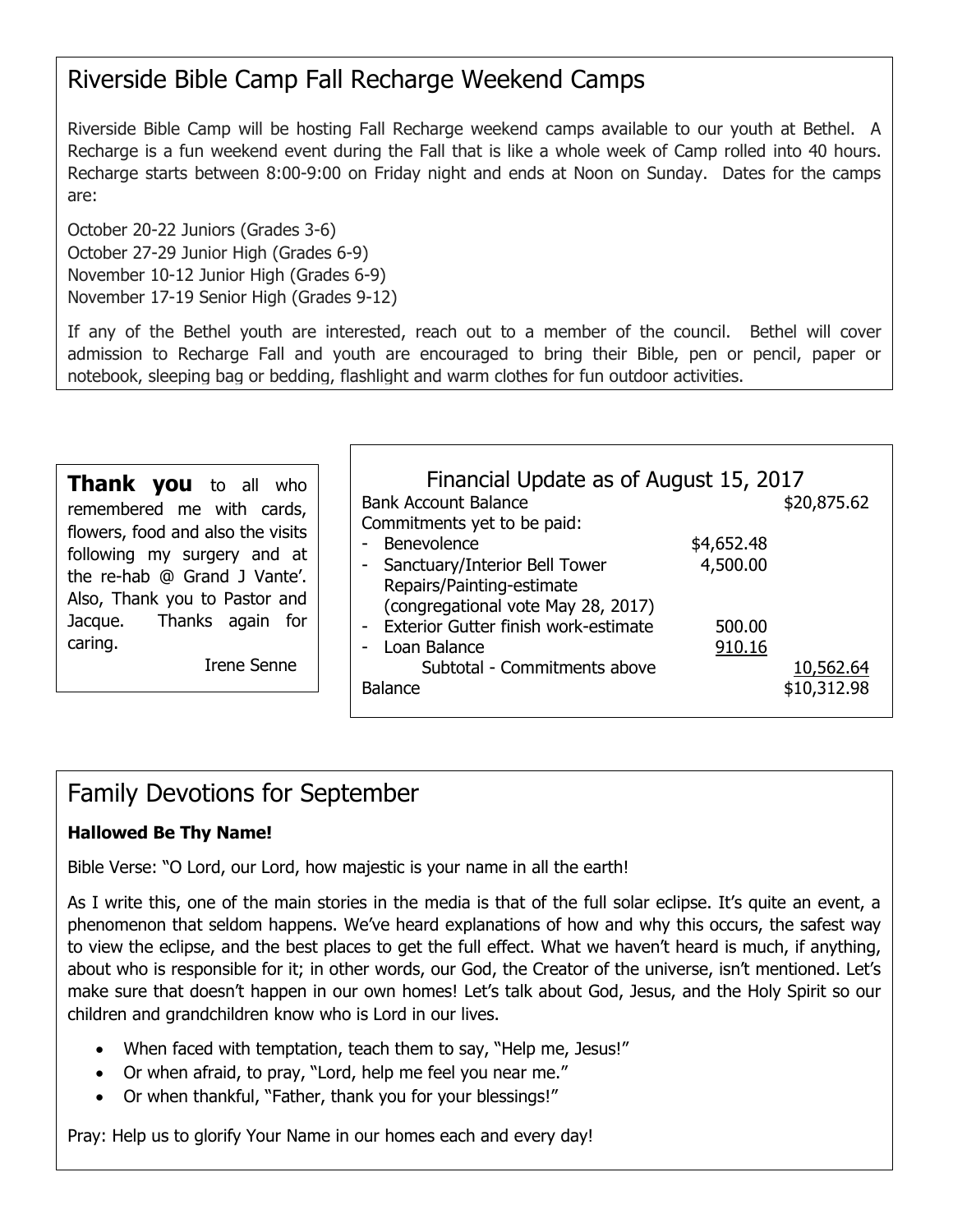|                                                                                        | September Bible Reading Schedule                                                                                                                                                                                                                                                          | September Anniversaries                                                                                                                                                                                       |
|----------------------------------------------------------------------------------------|-------------------------------------------------------------------------------------------------------------------------------------------------------------------------------------------------------------------------------------------------------------------------------------------|---------------------------------------------------------------------------------------------------------------------------------------------------------------------------------------------------------------|
| Sept 1, Fri:<br>Saturday:<br>Sunday:                                                   | John 4:27-42, Joshua 10:28-43, Proverbs 6<br>John 4:43-54, Joshua 11, Proverbs 7<br>Genesis 35                                                                                                                                                                                            | 9 - Perry & Adrian Bernard (17)<br>13 - Rex & Hope Tomkins (21)<br>18 - Henry & Janice Gerloff (53)<br>$20 -$ Tom & Sara Mann (20)                                                                            |
| Sept 4, Mon:<br>Tuesday:<br>Wednesday:<br>Thursday:<br>Friday:<br>Saturday:<br>Sunday: | John 5:1-15, Joshua 12, Proverbs 8<br>John 5:16-30, Joshua 13, Proverbs 9<br>John 5:31-47, Joshua 14, Proverbs 10<br>John 6:1-21, Joshua 15, Proverbs 11<br>John 6:22-40, Joshua 16, Proverbs 12<br>John 6:41-59, Joshua 17, Proverbs 13<br>Genesis 36                                    | $25 -$ Lee & Pat Van Hauen (47)<br>$26 - Jeff$ & Pam Jacobson $(41)$<br>26 - Jeff & Stacy Palmer (19)<br>27 - Aaron & Angie Ellermann (20)<br>29 - Dale & Candy Krohn (38)<br>29 - Matt & April Kressley (10) |
| Tuesday:<br>Wednesday:<br>Thursday:<br>Friday:<br>Saturday:<br>Sunday:                 | Sept 11, Mon: John 6:60-71, Joshua 18, Proverbs 14<br>John 7:1-15, Joshua 19, Proverbs 15<br>John 7:16-31, Joshua 20, Proverbs 16<br>John 7:32-53, Joshua 21, Proverbs 17<br>John 8:1-12, Joshua 22, Proverbs 18<br>John 8:13-30, Joshua 23, Proverbs 19<br>Genesis 37                    | September Birthdays<br>$1 -$ Jay Herter<br>4 - Jaxon Kressley<br>$5 - Greg$ Carolus<br>$6$ – Cameron Luhring                                                                                                  |
| Tuesday:<br>Wednesday:<br>Thursday:<br>Friday:<br>Saturday:<br>Sunday:                 | Sept 18, Mon: John 8:31-47, Joshua 24, Proverbs 20<br>John 8:48-59, Judges 1:1-15, Proverbs 21<br>John 9:1-21, Judges 1:16-36, Proverbs 22<br>John 9:22-41, Judges 2, Proverbs 23<br>John 10:1-21, Judges 3:1-11, Proverbs 24<br>John 10:22-42, Judges 3:12-31, Proverbs 25<br>Genesis 38 | 8 - Ken Van Lengen<br>9 - Nate Hemann<br>9 - Jeff Palmer<br>$11 -$ Blake Tomkins<br>13 - Corryn Mann<br>14 - Sharon Knudson<br>18 - Darla Drewelow<br>19 - Lista Patterson                                    |
| Tuesday:<br>Wednesday:<br>Thursday:<br>Friday:<br>Saturday:                            | Sept, 25, Mon: John 11:1-16, Judges 4, Proverbs 26<br>John 11:17-44, Judges 5, Proverbs 27<br>John 11:45-57, Judges 6:1-24, Proverbs 28<br>John 12:1-19, Judges 6:25-40, Proverbs 29<br>John 12:20-36, Judges 7, Proverbs 30<br>John 12:37-50, Judges 8:1-21, Proverbs 31                 | $23 -$ Joan Schuck<br>25 - Randy Gorter<br>26 - Leona Wallbaum<br>27 - Butch Geertsema<br>28 - Ami Cordes                                                                                                     |

#### Organized Prayer for Bethel Families

**WEEK OF SEPTEMBER 3 -** Josh Brouwer, MacKenzie & Jessie, Steve & Sherry Brouwer, Dan & Nancy Hemann & Nate, Jay & Angi Herter, Emilee & Kielinn, Roger & Doralene Renken, Mike & Penney Neisen

**WEEK OF SEPTEMBER 10 -** Molly O'Brien Brouwer, MacKenzie, Jessie & Jaycee, Jeremy & Jennifer Buss, Benne & Savannah, Joyce Hoffman, Dave & Sharleen Hubbard, Kyle & Mary Rice, Kassi & Kolbi, Bob & Connie Rule

**WEEK OF SEPTEMBER 17 -** Brad & Lindey Buss Hedrick & Tatum, Joel & Diane Buss, John & Erin Hubbard, Vern & Marilyn Ingalls, Pat Rule, Merle & Merna Schrage

**WEEK OF SEPTEMBER 24 -** Mark & Marilyn Buss, Greg Carolus & Blake, Andy & Kayla Jacobson, Claire & Bo, Ryan & April Schrage, Rylie & Reygan, Joan Schuck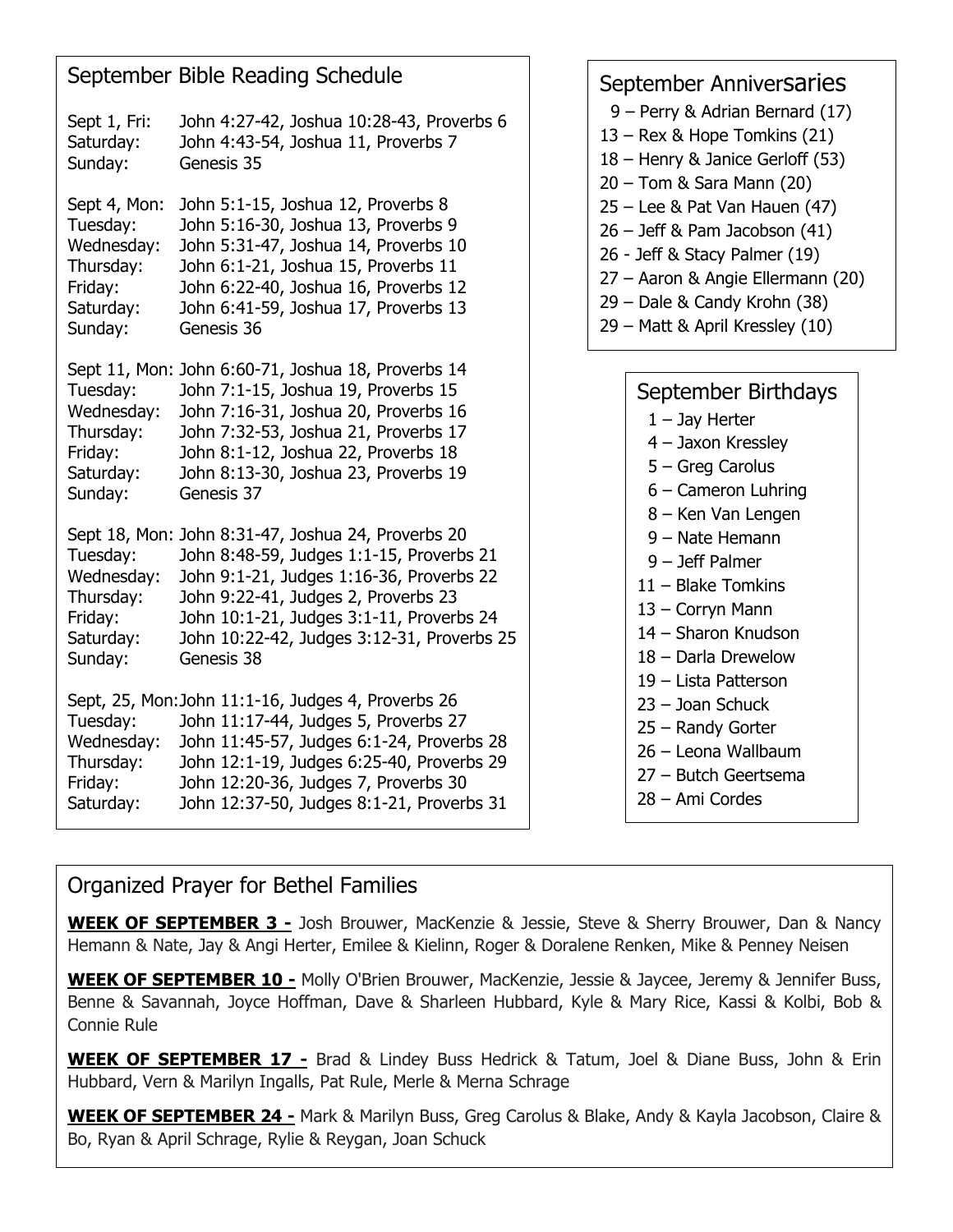# August 16, 2017 Church Council Minutes

Present: Diane Buss, Carol Chapman, Darla Drewelow, Dan Frey, Jenny Hansmann, Jay Herter, Michelle Krohn

Vice President Jay Herter called the meeting to order "In the Name of the Father, and of the Son, and of the Holy Spirit."

Approval of the Agenda: Motion made by Carol Chapman,  $2<sup>nd</sup>$  by Diane Buss

Approval of the Minutes: Correction of the minutes from July. Bruce Simon was in attendance and Carol Chapman was not. Motion made by Carol Chapman to approve,  $2<sup>nd</sup>$  by Diane Buss.

Approval of the Treasurer's Report: Julia Dudley presented the Treasurer's report. Motion made to approve the Treasurer's Report by Jenny Hansmann,  $2<sup>nd</sup>$  by Carol Chapman.

Ministry Team Reports:

- Children & Youth Ministry Team Riverside Bible Camp is offering four "Fall Recharges" in mid-October through mid-November. Funds are available to help with fee. Please see September Beacon article for details.
- Outreach and Fellowship Ministry Team both teams are working on our "Celebrate Fall Kickoff Brunch."
- Property Ministry Team  $-1$ ) painting will proceed on Monday, August 21<sup>st</sup> after the plaster cures; 2) still looking into lights to brighten the sanctuary, possible fans with lights; 3) the Work Day to finish the rock is September  $16<sup>th</sup>$  at 8:30 a.m. with rain date of September 23<sup>rd</sup>.
- Worship & Music Ministry Team no meeting
- Social Concerns Ministry Team  $-1$ ) Grand total for Relay for Life is \$2,097.82 which includes \$500 from the church; 2) Samaritan Purse Christmas Child boxes have been ordered.
- Missions/Benevolence Ministry Team nothing to report

Old Business:

- 1. Update on McGee Construction: discussed under Property Team above.
- 2. Youth Leaders: no one has stepped forward at this time. Please prayerfully consider this.
- 3. Additional Loan payments: motion by Darla Drewelow,  $2^{nd}$  by Jay Herter to pay off the loan at Lincoln Savings Bank in the amount of \$910.16.
- 4. Cable Provider: still being worked on.

New Business:

- 1. Church Brunch: Fall Kickoff Brunch on Sunday, September  $10<sup>th</sup>$ . We will also be having pie and ice cream. This will take place immediately following the church service and there will be no charge for the meal. We will be asking everyone to RSVP so we have an idea of how much food to prepare. Invitations will be in the Beacon and also at church. We are looking forward to food, fun and fellowship.
- 2. Sunday School teachers: nothing new yet. We are looking for volunteers.
- 3. Vilmar Church: discussing leaving the ELCA. A contact name will be given to Dan.

Motion to adjourn the meeting by Jay Herter, 2<sup>nd</sup> by Carol Chapman

Closed with The Lord's Prayer

September Communion Assistants: Jenny Hansmann, Stacy Palmer October Communion Assistants: Diane Buss, Jay Herter

--Submitted by Darla Drewelow for Stacy Palmer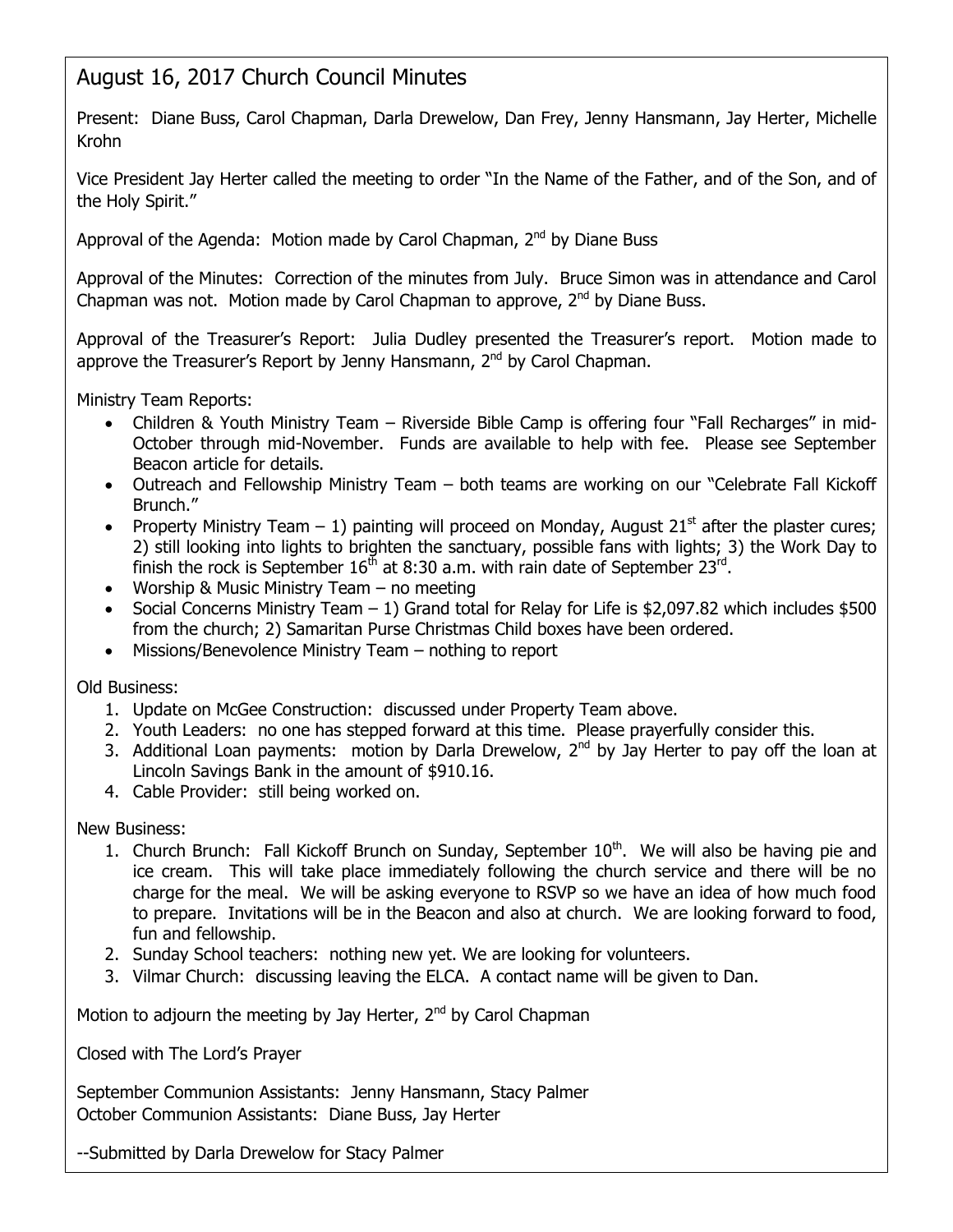### Worship Assistant Schedule for September--Worship Service 9:00 a.m.

|                          | <b>September 3</b>            | September 10  | September 17        | <b>September 24</b> |  |  |
|--------------------------|-------------------------------|---------------|---------------------|---------------------|--|--|
| <b>USHERS</b>            |                               |               |                     |                     |  |  |
| ORGANISTS/PIANISTS       | Janet Mennen/Sharleen Hubbard |               |                     |                     |  |  |
| <b>ALTAR GUILD</b>       | Darla Drewelow & Candy Krohn  |               |                     |                     |  |  |
| <b>GREETERS</b>          | Bill & Irene                  | Jeff & Pam    | Dave & Sharleen     | Jim & JoAnne        |  |  |
|                          | Senne                         | Jacobson      | Hubbard             | Schwarz             |  |  |
| <b>LECTORS</b>           | Darla Drewelow                | Candy Krohn   | Dave Hubbard        | Jim Schwarz         |  |  |
| <b>LITURGISTS</b>        | Terry Mennen                  | Dale Krohn    | Sharleen Hubbard    | JoAnne Schwarz      |  |  |
| <b>ACOLYTES</b>          | Kielinn Herter                | Devin Bernard | Ava Mann            | Evan Palmer         |  |  |
|                          | Erica Marlette                |               | Corryn Mann         |                     |  |  |
| <b>COMMUNION</b>         | Jenny Hansmann                |               | Jenny Hansmann      |                     |  |  |
| <b>ASSISTANTS</b>        | <b>Stacy Palmer</b>           |               | <b>Stacy Palmer</b> |                     |  |  |
| <b>COFFEE FELLOWSHIP</b> | <b>Church Council</b>         |               |                     |                     |  |  |
| <b>SOUND SYSTEM</b>      | <b>Church Council</b>         |               |                     |                     |  |  |

#### August Summary of Attendance and Financial Contributions

| <b>Attendance</b>                        |    | <b>Bene./Mission</b> | <b>Current</b> | <b>Building Maintenance</b> |  |
|------------------------------------------|----|----------------------|----------------|-----------------------------|--|
| <b>Sunday, August 6</b>                  |    | \$126.82             | \$2,070.82     | \$0.00                      |  |
| <b>Sunday, August 13</b>                 | 45 | \$167.50             | \$2,192.50     | \$0.00                      |  |
| <b>Sunday, August 20</b>                 | 59 | \$100.50             | \$1,609.50     | \$0.00                      |  |
| <b>Sunday, August 27</b>                 |    | \$189.40             | \$2,344.60     | \$0.00                      |  |
| Total Receipts January 1-August 27, 2017 |    | \$4,934.62           | \$69,072.80    | \$100.00                    |  |

**Email: bethelparkersburg@gmail.com Website: [www.bethelparkersburg.org](http://www.bethelparkersburg.org/) 'Like' & 'Follow' us on Facebook too!**